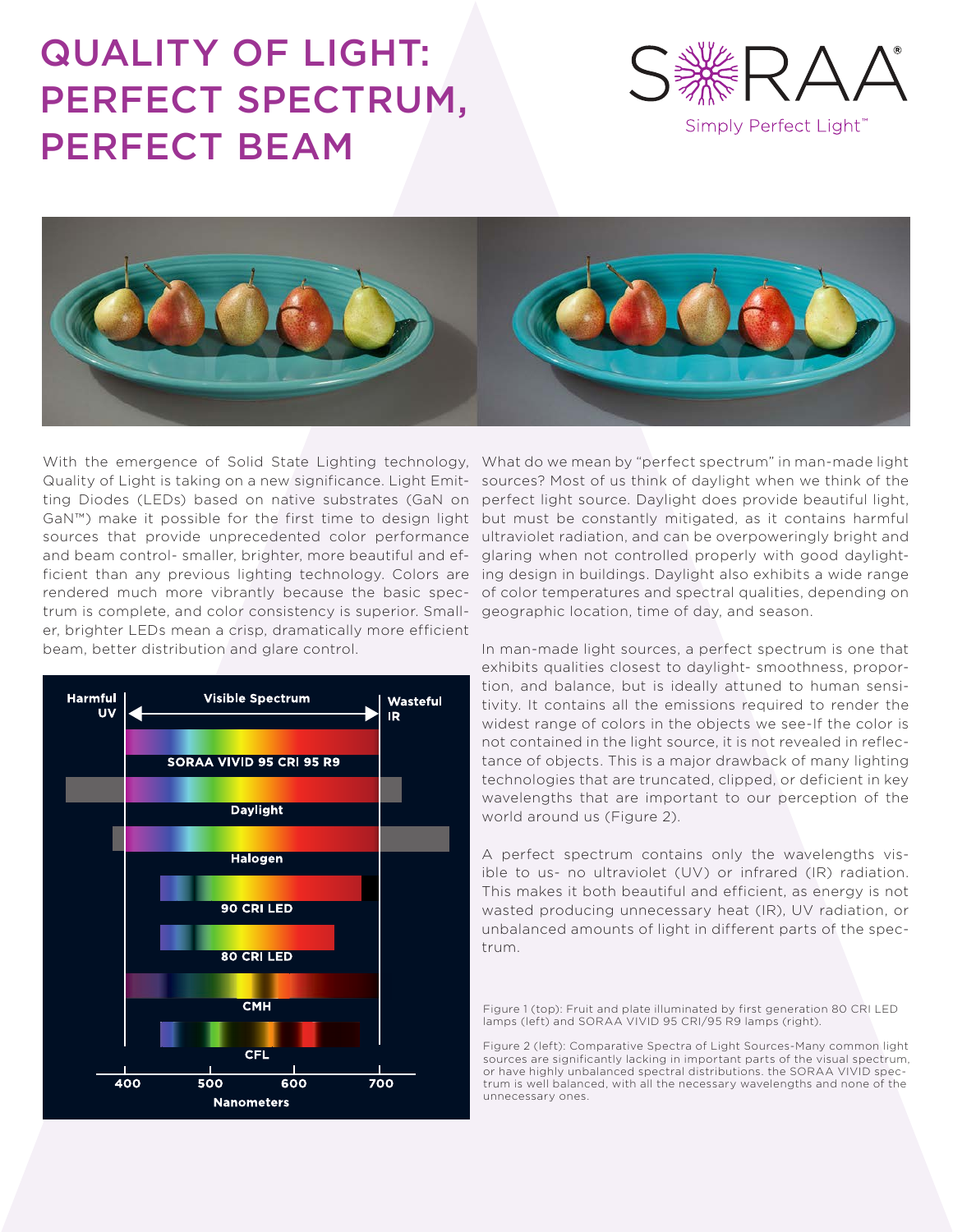# PERFECT SPECTRUM: RICHER COLORS, BRIGHTER WHITES





Figures 3-4 (top): Most foods and beverages contain colors in the deep red spectrum that are missing in other LED lamps (left). SORAA VIVID 95 CRI/95 R9 LED lamps (right) render food and beverages as they are meant to be seen, making them more appetizing. Figure 5: Retail directional lighting demands optimal color rendering as provided by SORAA VIVID 95 CRI/95 R9 LED lamps (right). By contrast, jewelry, clothing, and accessories appear slightly drab and uninviting when illuminated by other LED lamps (left). Figure 6: Fabrics and finish materials illuminated by first generation LED lamps (left) and SORAA VIVID 95 CRI/95 R9 (right).

### **Color Rendering**

When light sources with low color rendering capabilities are compared side by side with perfect spectrum light sources, the difference is dramatic. Soraa Vivid lamps, with a color rendering index (CRI) of 95 and R9 (deep red rendering) of 95, provide light emission in parts of the spectrum missing from first generation Low CRI LEDs, such as deep reds, cyans, and violet. Many of the things that are most important to us in our environment- faces, food, fabrics, furniture, and finishes- contain complex colors that don't look quite right unless they are lit with perfect spectrum light containing these essential colors.

### **White Rendering**

An often overlooked characteristic of light sources is their ability to render white, which is arguably as important as color rendering. Most white-colored manufactured products include optical brighteners, also known as fluorescent whitening agents (FWAs), which are designed to pick up short-wavelength light (UV and violet) and re-emit it as longer-wavelength visible light (Figure 10). The effect is an increase in bluish tint as well as an increase in reflected brightness, both of which serve to make such whites "whiter". Optical brighteners have been developed over decades and are included in a wide range of materials, including clothing, cosmetics, plastics, detergents, and paper. These brighteners are excited by conventional light sources such as daylight or incandescent lamps, and they contribute to our everyday experience of white perception. Despite the ubiquity of white objects in our lives, Whiteness Rendering is not captured by standard measures of light quality, such as the Color Rendering Index (CRI).

Conventional (blue-based) LEDs cannot render such white materials properly because they lack emission of short-wavelength light that is necessary to excite the FWAs. The result is that these white materials look yellow and dingy under conventional LED lighting (Figures 7 and 8). This is a fundamental flaw in conventional LEDs, and even those with a very high CRI fail at rendering whiteness properly.

Soraa's GaN-on-GaN technology is engineered to render white materials with optical brighteners in exactly the same way as natural incandescence. Excitation of brighteners is provided by violet light, rather than harmful ultraviolet light. The result is a bright, white appearance optimal for modern-day clothing, cosmetics, paper products, and appliances.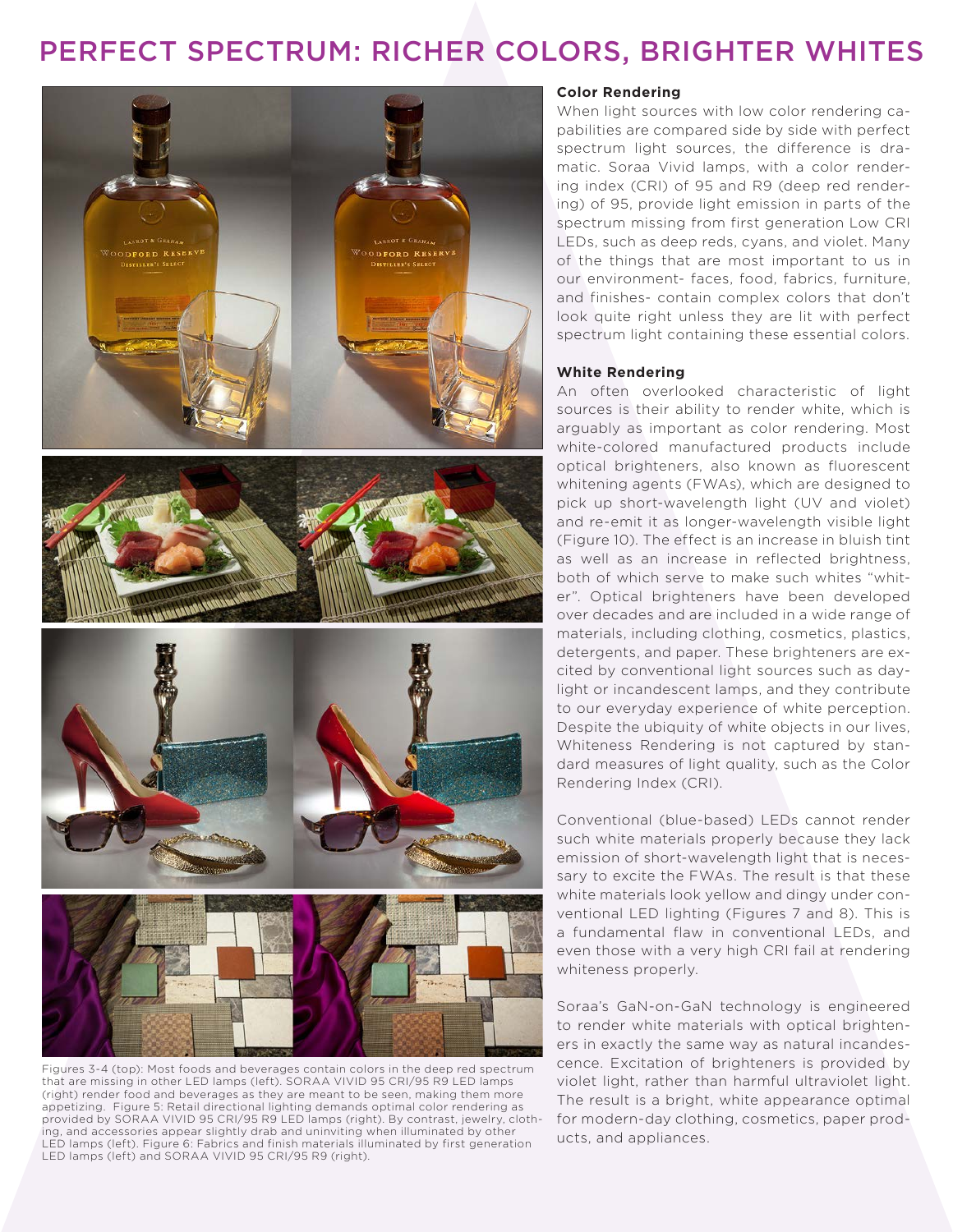

Figure 7 (top): White materials appear yellow and dingy when illu minated by other LED lamps (left). SORAA VIVID 95 CRI/95 R9 lamps (right) bring out the bright white properly. Figure 8 (above): Colors are more saturated and glowing against whiter whites, as shown in the example at right, illuminated by SORAA VIVID 95 CRI/95 R9 lamps. Other LED lamps (left) give colors and whites a less appealing appearance. Figure 9 (right): White accuracy metrics. Figure 10 (below left): how optical brighteners work. Figure 11 (below right): whiteness standards relative to the black body curve.







This was done by calculating the chromaticity shift of Whiteness Standards illuminated by a reference illuminant (e.g., 3000K blackbody emission). The slope of the chromaticity shift as a function of the whiteness of the Standards (as specified by CIE) was then assigned a value of 100 for the reference illuminant. The Soraa lamp emission spectrum was designed to match that slope (Figure 11). For blue-based LEDs, there is no chromaticity shift (no whiteness) effect, and the slope is zero.

White Accuracy can be quantified by measur ing the reflected chromaticity of white materi als under natural incandescent illumination and comparing it to the case of LED illumination. As Figure 9 shows, the error in whiteness accuracy can be many SDCMs using conventional LEDs, whereas in Soraa's case, the accuracy has been engineered to be within one SDCM.

Together with the outstanding color rendering of Soraa's perfect spectrum technology, this unique ability at white rendering results in a sim ply perfect light source - the only LED source truly able to render all objects in a pleasant and natural fashion.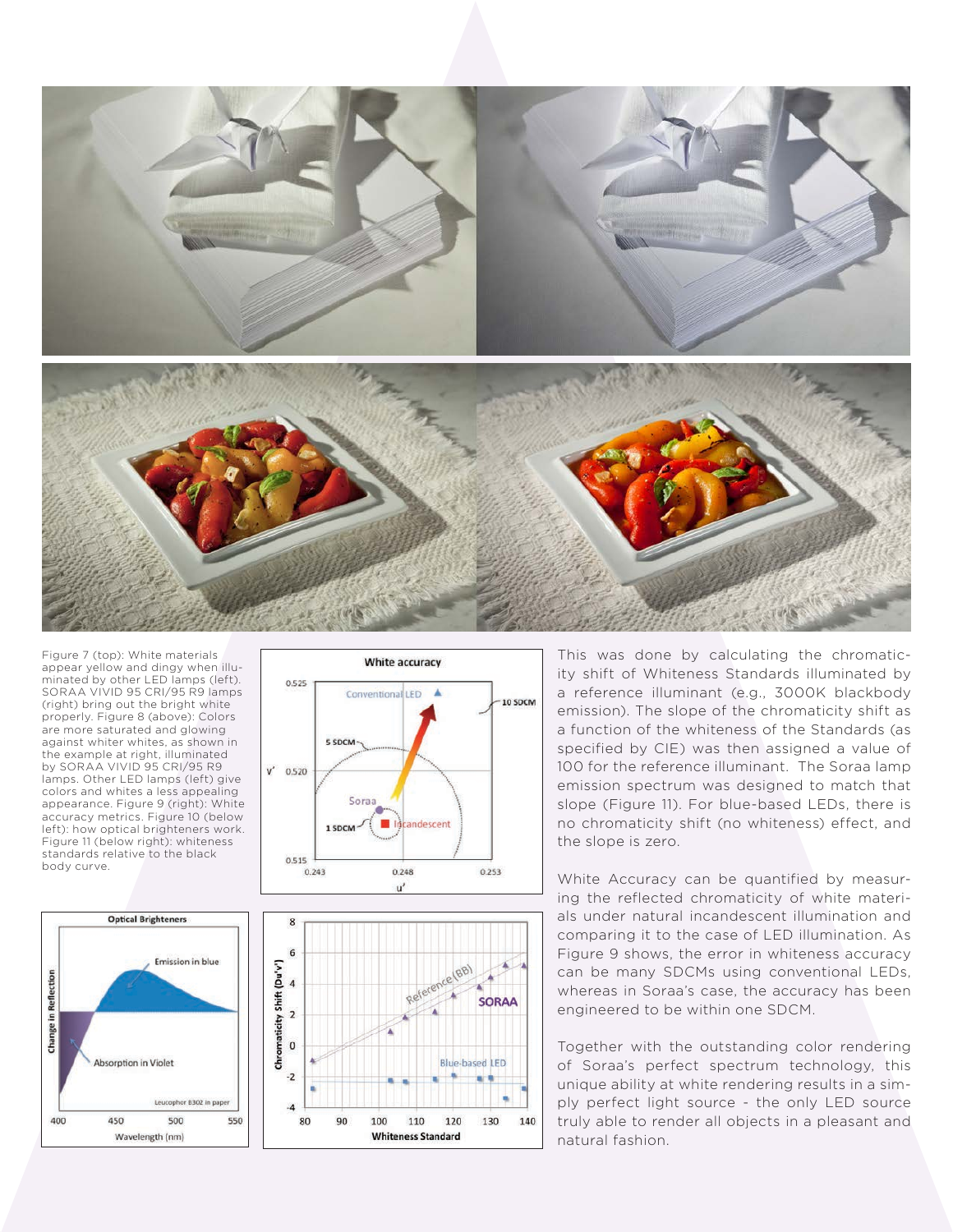### PERFECT BEAM: CRISP SHADOWS, MINIMAL SPILL



are what lighting designers consider as usable lumens. Lumens falling outside this area are called "spill." Designers try to eliminate spill by using baffles, lenses and other accessories. Many LED directional lamps only concentrate on beam, and produce minimal light in the field, so they miss a key component of good lighting design. Other lamps, especially halogens, suffer from a significant amount of spill, so even if they have lumens in this area, these lumens are not considered usable (Figure 14). Most lamps have irregular beam patterns with many artifacts and poor centerto-edge color consistency. So when choosing an LED MR16 lamp, it's important to evaluate all the features of usable light, including Center Beam Candle Power (CBCP), field, beam shape, and color over angle.

Only Soraa's LED MR16 lamp delivers a perfect circular beam, with the right amount of CBCP and field, minimal spill, soft transitions and high center-to-edge color consistency.

A single LED source ensures crisp single shadows with only one color. Lamps with multiple LED sources project multiple shadows with multiple colors, yielding less attractive results on objects being displayed (Figure 13). Even halogen MR16 lamps, because they have multifaceted reflectors, do not project shadows as crisply as single LED source lamps. Soraa's single source LED MR16 lamp yields a single crisp shadow and color.



Figure 14. Typical halogen MR16s have 32% to 39% of total lumens in the spill area. Soraa MR16s have 86% of total lumens in the field and 55% in the beam. The relative amount of lumens in the beam is also 1.2x higher than the best selling LED MR16 and 1.3x higher than typical halogen MR16s.

Figure 12. Left: Halogen MR16 beam. Right: Soraa LED MR16 beam.